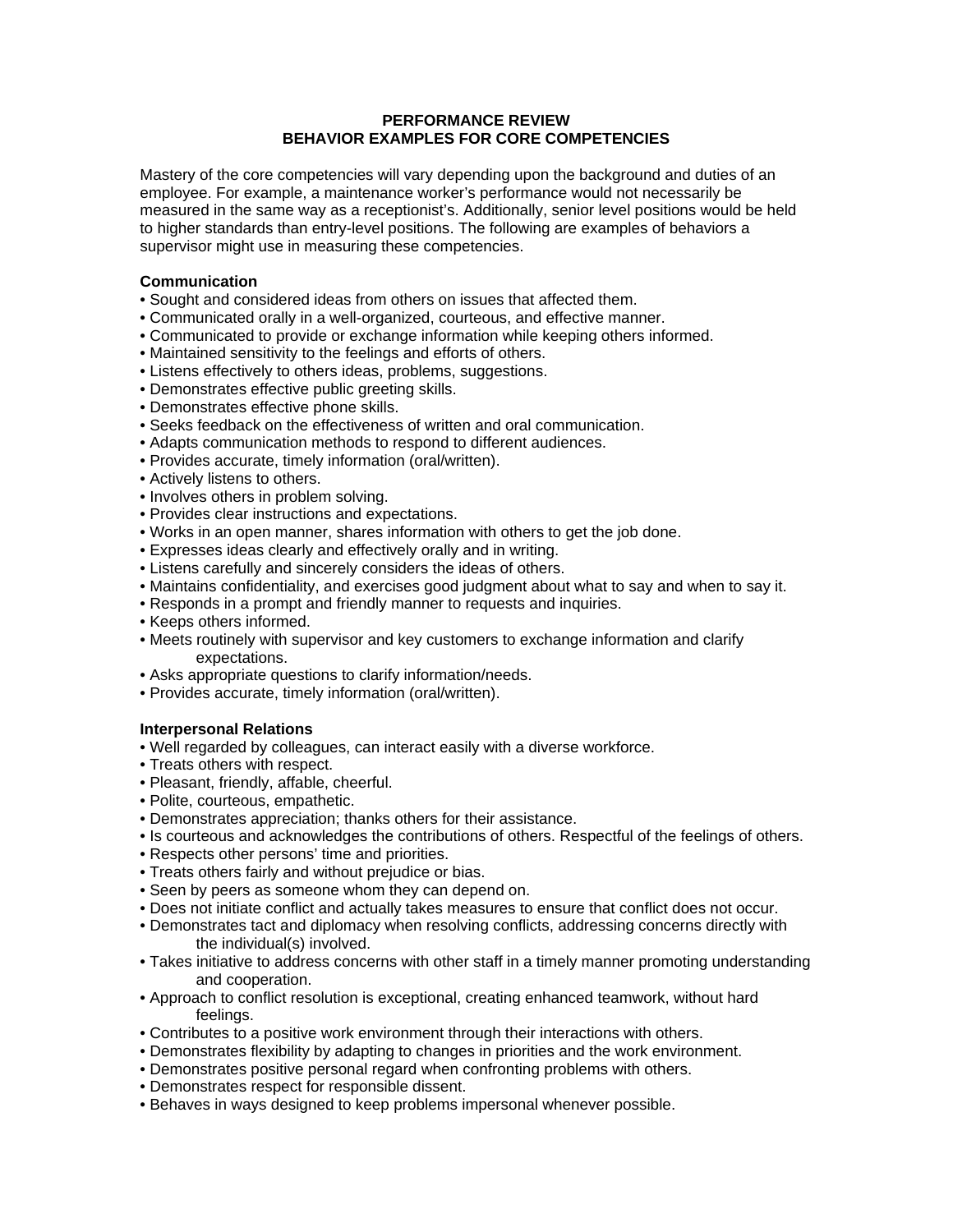- Maintains positive work relationships.
- Treats others with courtesy and respect.
- Is cooperative and responsive.
- Builds trust and works with integrity.
- Treats others with respect, courtesy, tact, and friendliness and actively attempts to be helpful towards others.
- Accepts criticism, is open to new ideas, and handles conflict constructively and diplomatically.
- Consistently able to obtain the cooperation of others.
- Works through conflict for positive solutions/results.
- Promotes cooperation and teamwork.
- Learns from conflict and makes appropriate changes.
- Takes initiative to improve working relationships and foster feelings of mutual respect with coworkers and customers.
- Makes a special effort to boost employee morale and create a positive work environment.

### **Customer Service**

- Keeps appointments, call-return commitments, etc.
- Is approachable and responsive to customers and others.
- Shows appropriate patience with complaining customers and employees.
- Treats the customer with respect and courtesy
- Provides consistent, quality service to all customers.
- Is available to the customer and provides accurate, consistent, and honest information.
- Listens to the customer and provides feedback that will benefit the customer in the future.
- Understands who the customer is.
- Strives to satisfy customer needs.
- Offers appropriate and innovative solutions to customer problems.
- Demonstrates courtesy and a professional attitude in handling customer complaints.
- Responds promptly to requests for information and/or assistance.
- Meets customer expectations in a timely manner/Delivers what has been promised.
- Follows up with customer in a timely manner.
- Responds to telephone and e-mail messages within four hours.
- Anticipates future needs/problems of customers and takes action to meet these needs or solve problems.
- Makes an extra effort to keep customers accurately informed.
- Understands the customer from their point of view. Has a thorough knowledge of the customer's world and is able to anticipate customer's requests.

### **Accountability**

- Provides consistent, timely, high quality work.
- Adheres to established work schedule.
- Arrives at work and meetings on time.
- Meets assigned deadlines without additional prompting by supervisor or others.
- Follows established call-in procedures for their department and submits leave request form within four hours of returning to the work place.
- Submits time sheets on time and correctly completed.
- Actions and speech reflect a commitment to the agency.
- Always finishes assignments on time, meets deadlines.
- Administrative paperwork is accurate and submitted on time.
- When on leave, arrangements are made for "current" work/responsibility to continue.
- Responds to change with a genuine desire to do what it takes to get the job done, regardless of the need to make adjustments. Employee accepts the change and is instrumental in seeing that the change is perceived positively by others and is carried out in a way that improves the overall operation of the department.
- Knows how to keep confidential information confidential.
- Never disparages the agency or its employees in public.
- Completes projects ahead of time without compromising the quality of work.